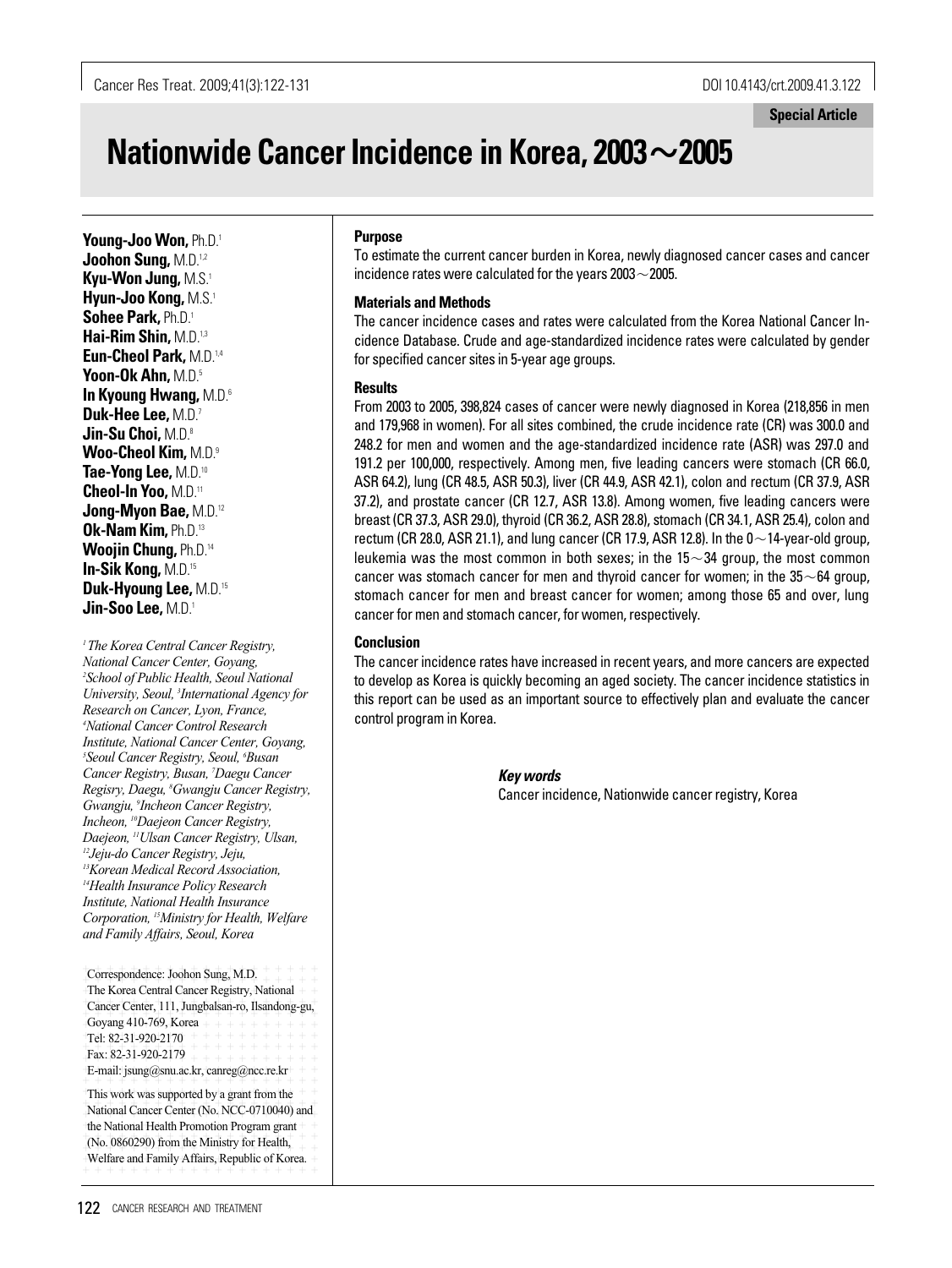Young-Joo Won, et al\_Cancer Incidence in Korea, 2003 $\sim$ 2005

# **Introduction**

Cancer is the leading cause of death in Korea. To estimate the cancer burden, a cancer registry is an essential component for planning and monitoring any national cancer control program (1). Since the Korea National Cancer Incidence Database (KNCIDB) for the year 1999 was first constructed in 2003, the Korea Central Cancer Registry (KCCR) has reported the annual cancer incidence rates in collaboration with eight regional population-based cancer registries, site-specific cancer registries, and the National Health Insurance Corporation (NHIC) (2,3).

This report presents the national cancer incidence rates for 2003  $\sim$ 2005 based on the KNCIDB.

## **Materials and Methods**

The KCCR developed a standardized form to identify cancer cases using hospital discharge records. All malignant neoplasms and *in situ* cases are classified according to the International Classification of Diseases for Oncology,  $3<sup>rd</sup>$  edition (4) and converted according to the International Classification of Diseases,  $10<sup>th</sup>$  edition (5). To improve the completeness of the nationwide cancer registry data, several sources of data were combined: national death certification data from the Korea National Statistical Office (KNSO), medical claims data from the NHIC, and additional medical record reviews. The KNCIDB is described in detail elsewhere (2,3). The list of KCCR-registered cases and a list of cancer cases from claims made through the NHIC for each region were sent to the regional cancer registries to find missing cases. The data collection methods at the regional cancer registries were both passive and active. From 2002 to 2008, we conducted an *ad hoc*

|                                |                         |                   |                          | Males                    |                          |                          |                          |                            | Females                  |                          |                          |
|--------------------------------|-------------------------|-------------------|--------------------------|--------------------------|--------------------------|--------------------------|--------------------------|----------------------------|--------------------------|--------------------------|--------------------------|
| Site                           | $ICD-10$                | Cases*            | $\%$                     | $CR^*$                   | $ASR^s$                  | Cum risk <sup>1</sup>    | $\text{Cases}^*$         | $\frac{0}{0}$ <sup>+</sup> | $CR^{\dagger}$           | $ASR^s$                  | Cum risk                 |
| Lip, mouth,                    | $C00 \sim C14$          | 4,625             | 2.1                      | 6.3                      | 6.1                      | 0.7                      | 1,629                    | 0.9                        | 2.2                      | 1.8                      | 0.2                      |
| and pharynx                    | C15                     | 5,410             | 2.5                      | 7.4                      | 7.6                      | 1.0                      | 512                      | 0.3                        | 0.7                      | 0.5                      | 0.1                      |
| Esophagus<br>Stomach           |                         |                   |                          |                          |                          |                          | 24,708                   |                            |                          |                          |                          |
| Colon and rectum               | C16<br>$C18 \sim C20$   | 48,164            | 22.0<br>12.6             | 66.0<br>37.9             | 64.2<br>37.2             | 7.7<br>4.5               |                          | 13.7<br>11.3               | 34.1<br>28.0             | 25.4<br>21.1             | 2.9<br>2.5               |
|                                |                         | 27,640            |                          |                          |                          |                          | 20,275                   |                            |                          |                          |                          |
| Liver                          | C22                     | 32,730            | 15.0                     | 44.9                     | 42.1                     | 4.9                      | 10,686                   | 5.9                        | 14.7                     | 11.2                     | 1.3                      |
| Gallbladder, etc. <sup>1</sup> | $C23 \sim C24$          | 5,838             | 2.7                      | 8.0                      | 8.3                      | 1.0                      | 5,884                    | 3.3                        | 8.1                      | 5.8                      | 0.7                      |
| Pancreas                       | C <sub>25</sub>         | 5,774             | 2.6                      | 7.9                      | 8.0                      | 1.0                      | 4,556                    | 2.5                        | 6.3                      | 4.5                      | 0.5                      |
| Larynx                         | C <sub>32</sub>         | 3,023             | 1.4                      | 4.1                      | 4.2                      | 0.5                      | 264                      | 0.1                        | 0.4                      | 0.3                      | 0.0                      |
| Lung                           | $C33 \sim C34$          | 35,412            | 16.2                     | 48.5                     | 50.3                     | 6.1                      | 12,958                   | 7.2                        | 17.9                     | 12.8                     | 1.4                      |
| <b>Breast</b>                  | C50                     | 160               | 0.1                      | 0.2                      | 0.2                      | 0.0                      | 27,049                   | 15.0                       | 37.3                     | 29.0                     | 2.9                      |
| Cervix uteri                   | C <sub>53</sub>         | $\qquad \qquad -$ | $\qquad \qquad -$        | -                        | $\overline{\phantom{0}}$ | $\overline{\phantom{0}}$ | 12,104                   | 6.7                        | 16.7                     | 12.8                     | 1.4                      |
| Corpus uteri                   | C54                     | $\qquad \qquad -$ | $\overline{\phantom{0}}$ | $\overline{\phantom{0}}$ | $\overline{\phantom{0}}$ | $\overline{\phantom{0}}$ | 3,321                    | 1.8                        | 4.6                      | 3.7                      | 0.4                      |
| Ovary                          | C56                     |                   | $\qquad \qquad -$        | $\overline{\phantom{0}}$ | $\overline{\phantom{0}}$ | $\overline{\phantom{0}}$ | 4,536                    | 2.5                        | 6.3                      | 5.1                      | 0.5                      |
| Prostate                       | C61                     | 9,260             | 4.2                      | 12.7                     | 13.8                     | 1.6                      | $\overline{\phantom{0}}$ | $\overline{\phantom{m}}$   | $\overline{\phantom{0}}$ | $\overline{\phantom{0}}$ | $\overline{\phantom{0}}$ |
| <b>Testis</b>                  | C62                     | 452               | 0.2                      | 0.6                      | 0.6                      | 0.0                      | $\overline{\phantom{0}}$ | $\overline{\phantom{0}}$   | $\overline{\phantom{0}}$ | $\overline{\phantom{0}}$ | $\overline{\phantom{0}}$ |
| Kidney                         | C <sub>64</sub>         | 4,242             | 1.9                      | 5.8                      | 5.5                      | 0.6                      | 2,004                    | 1.1                        | 2.8                      | 2.2                      | 0.3                      |
| <b>Bladder</b>                 | C67                     | 6,775             | 3.1                      | 9.3                      | 9.5                      | 1.1                      | 1,709                    | 0.9                        | 2.4                      | 1.7                      | 0.2                      |
| Brain and CNS                  | $C70 \sim C72$          | 2,395             | 1.1                      | 3.3                      | 3.3                      | 0.3                      | 2,127                    | 1.2                        | 2.9                      | 2.6                      | 0.2                      |
| Thyroid                        | C73                     | 4,167             | 1.9                      | 5.7                      | 4.8                      | 0.5                      | 26,230                   | 14.6                       | 36.2                     | 28.8                     | 2.8                      |
| Hodgkin's disease              | C81                     | 357               | 0.2                      | 0.5                      | 0.5                      | 0.0                      | 153                      | 0.1                        | 0.2                      | 0.2                      | 0.0                      |
| Non-Hodgkin's<br>lymphoma      | $C82 \sim C85$ ,<br>C96 | 4,777             | 2.2                      | 6.5                      | 6.3                      | 0.7                      | 3,623                    | 2.0                        | 5.0                      | 4.0                      | 0.4                      |
| Multiple myeloma               | C90                     | 1,083             | 0.5                      | 1.5                      | 1.5                      | 0.2                      | 955                      | 0.5                        | 1.3                      | 1.0                      | 0.1                      |
| Leukemia                       | $C91 \sim C95$          | 3,801             | 1.7                      | 5.2                      | 5.5                      | 0.5                      | 3,048                    | 1.7                        | 4.2                      | 4.0                      | 0.4                      |
| <b>Others</b>                  | $ReCO0 \sim C97$        | 12,771            | 5.8                      | 17.5                     | 17.8                     | 1.9                      | 11,637                   | 6.5                        | 16.0                     | 12.6                     | 1.3                      |
| All Cancer                     | $C00 \sim C97$          | 218,856           | 100.0                    | 300.0                    | 297.0                    | 30.0                     | 179,968                  | 100.0                      | 248.2                    | 191.2                    | 18.7                     |

**Table 1.** Total number of cancer cases and age-standardized cancer incidence rates by gender in Korea during 2003 $\sim$ 2005

\*the total number of cases by site, 'percentage of all cancers, 'crude rate per 100,000 person-years, 'the world age-standardized rate per 100,000 person-years, 'cumulative risk up to age 74 years, <sup>1</sup>gallbladder and other and unspecified parts of biliary tract.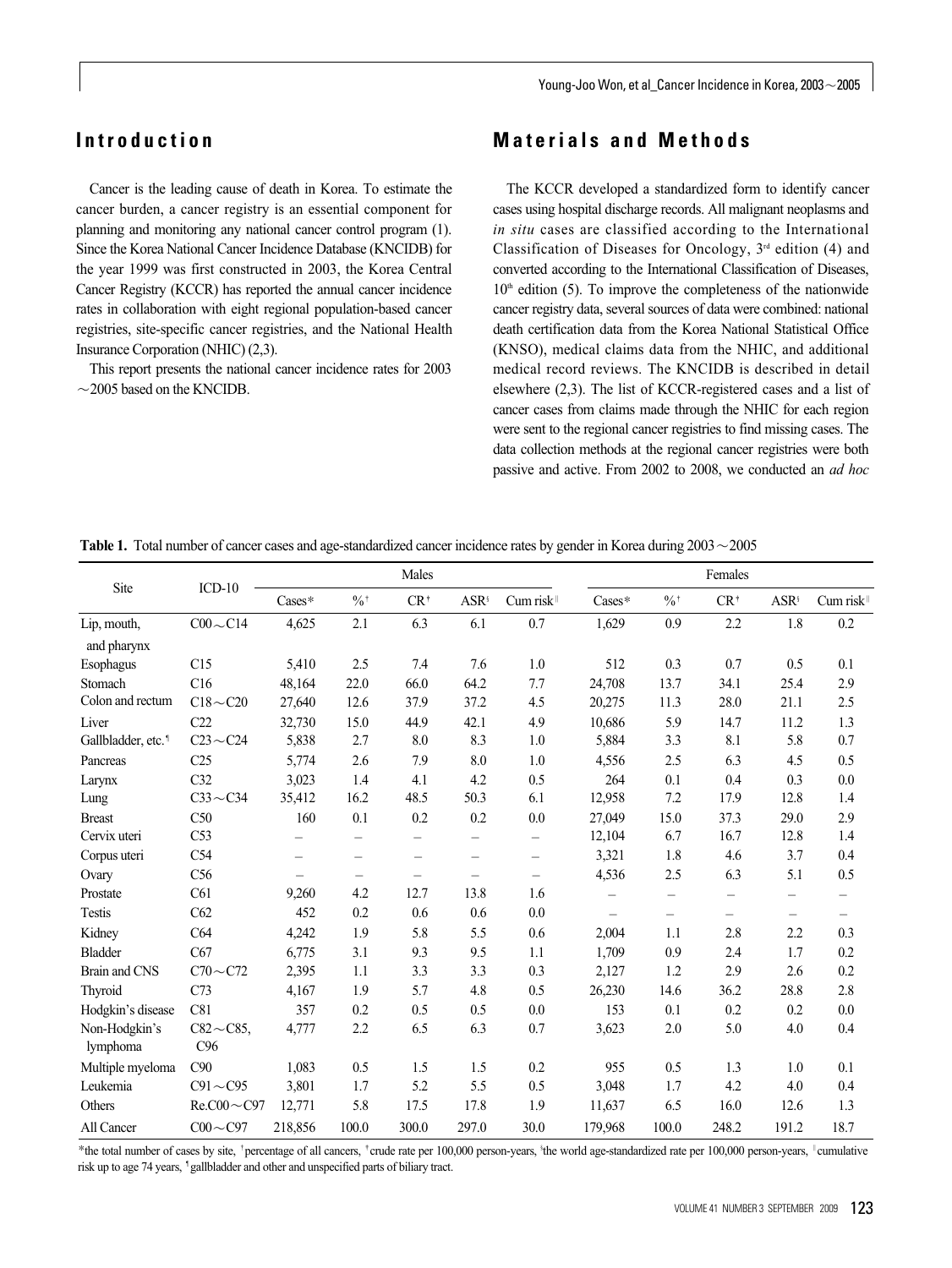# Cancer Res Treat. 2009;41(3):122-131

| Site               | $ICD-10$             | All ages<br>(years) | $\triangle$    | ή               | $\overline{q}$  | 15              | $\approx$       | 25                          | $\approx$       | 35.       | $\ddot{\mathsf{a}}$      | 45             | $\overline{5}$   | 55.            | $\mathcal{S}$ | $\mathcal{S}$  | R       | 75.             | $\otimes$      | $85 +$ |
|--------------------|----------------------|---------------------|----------------|-----------------|-----------------|-----------------|-----------------|-----------------------------|-----------------|-----------|--------------------------|----------------|------------------|----------------|---------------|----------------|---------|-----------------|----------------|--------|
| Males              |                      |                     |                |                 |                 |                 |                 |                             |                 |           |                          |                |                  |                |               |                |         |                 |                |        |
| Lip, mouth,        | $COO \sim C14$       | 4,625               | $\mathbf{C}$   |                 | $\circ$         | $\overline{19}$ | 38              | $\mathcal{R}$               | $\overline{8}$  | 134       | 278                      | 425            | 508              | 585            | 778           | 761            | 492     | 262             | 133            |        |
| and pharynx        |                      |                     |                |                 |                 |                 |                 |                             |                 |           |                          |                |                  |                |               |                |         |                 |                |        |
| Esophagus          | C15                  | 5,410               |                |                 |                 |                 | Ш               | $\mathbf{c}$                | $\circ$         | ≍         | 55                       | 176            | 335              | 627            | 1,132         | 1,266          | 933     | 508             | 263            |        |
| Stomach            | C16                  | 48,164              |                |                 | $\mathfrak{g}$  | ↽               | 8               | 186                         | 631             | 1,241     | 2,526                    | 3,900          | 4,756            | 5,872          | 8,043         | 8,424          | 6,110   | 3,683           | 2,024          | 691    |
| Colon and rectum   | $C18 - C20$          | 27,640              |                |                 | ᆉ               | $\frac{8}{2}$   | 35              | 133                         | 297             | 633       | 1,293                    | 2,066          | 2,767            | 3,547          | 4,604         | 4,916          | 3,560   | 2,141           | 1,145          | 481    |
| Liver              | C22                  | 32,730              | 26             |                 | $^{\circ}$      | $\mathbf{r}$    | $\frac{1}{4}$   | 104                         | 302             | 857       | 2,373                    | 4,066          | 4,630            | 5,030          | 5,132         | 4,325          | 2,884   | 1,734           | 879            | 317    |
| Gallbladder, etc.* | $C23 - C24$          | 5,838               |                |                 |                 |                 |                 | $^{\circ}$                  | $\overline{18}$ | 43        | 131                      | 250            | 428              | $600\,$        | 894           | ijЦ            | 928     | 724             | 500            | 203    |
| Pancreas           | C25                  | 5,774               |                |                 |                 |                 | 4               | $\supseteq$                 | $\overline{31}$ | $\pmb{8}$ | 201                      | 335            | 507              | 623            | 955           | 1,040          | 839     | 615             | 377            |        |
| Larynx             | C32                  | 3,023               |                |                 |                 |                 | $\mathbf{\sim}$ | $\mathbf{\sim}$             | $\circ$         | $\equiv$  | 45                       | 140            | 253              | 406            | $602$         | 637            | 42      | 281             | 137            |        |
| Lung               | $C33 - C34$          | 35,412              |                |                 | $\mathfrak{c}$  | $\infty$        | 23              | 33                          | 107             | 245       | 636                      | 1,325          | 2,007            | 3,339          | 5,753         | 7,523          | 6,466   | 4,485           | 2,504          | 954    |
| Breast             | C50                  | 160                 |                |                 |                 |                 |                 |                             | $\overline{ }$  | ७         | $\sigma$                 | $\overline{0}$ | $\overline{19}$  | $\overline{c}$ | $26$          | $\overline{4}$ | 25      | $\overline{10}$ | $^{\circ}$     |        |
| Prostate           | <b>C61</b>           | 9,260               |                |                 |                 | $\sim$          | $\mathfrak{c}$  | $\sim$                      |                 | 4         | $\mathfrak{D}$           | S              | 213              | 597            | 1,446         | 2,094          | 1,957   | 1,496           | 922            | 431    |
| Testis             | C62                  | 452                 | 38             |                 | ↽               | 23              | 68              | $\infty$                    | 82              | 53        | $\overline{\mathcal{E}}$ | $\overline{c}$ | $\circ$          | 13             | n             | 5              |         | $\mathfrak{c}$  | $\mathcal{L}$  |        |
| Kidney             | C64                  | 4,242               | $\ddot{4}$     | $\overline{15}$ | Ó               | ๑               | Ξ               | \$                          | 101             | 85        | 343                      | 499            | 460              | 516            | 627           | 577            | 402     | 225             | 124            |        |
| Bladder            | C67                  | 6,775               | 4              |                 | $\sim$          | 4               | Ξ               | $\mathcal{L}^{\mathcal{O}}$ | 72              | 57        | 197                      | 349            | 468              | 664            | 1,089         | .257           | 1,067   | 798             | 47             | 220    |
| Brain and CNS      | $C70\sim C72$        | 2,395               | $\overline{9}$ | 112             | 104             | 82              | 57              | 108                         | $\overline{40}$ | 162       | 180                      | 192            | 178              | 192            | 199           | 218            | 154     | 107             | 57             |        |
| Thyroid            | C73                  | 4,167               | I              |                 | $\circ$         | 33              | 99              | 218                         | 383             | 492       | 654                      | 589            | 44               | 390            | 326           | 256            | 155     | 69              | 32             |        |
| Hodgkin's disease  | $\overline{c}$       | 357                 | $\mathbf{C}$   |                 | $\overline{12}$ | 23              | $30\,$          | 27                          | 32              | 23        | $\overline{31}$          | 35             | 27               | $\mathfrak{L}$ | $30\,$        | $\mathfrak{L}$ | 15      | $\overline{10}$ | S              |        |
| Non-Hodgkin's      | $CS2 - CS$           | 4,777               | 59             | $\mathcal{L}$   | $\overline{5}$  | 103             | 107             | 118                         | 195             | 258       | 372                      | 446            | 431              | 489            | 586           | 559            | 412     | 267             | 151            |        |
| lymphoma           | C96                  |                     |                |                 |                 |                 |                 |                             |                 |           |                          |                |                  |                |               |                |         |                 |                |        |
| Multiple myeloma   | $\infty$             | 1,083               |                |                 |                 |                 | $\mathbf{c}$    | $\sim$                      | $\circ$         | 27        | 51                       | 51             | $\overline{101}$ | 122            | 171           | 209            | 147     | $88\,$          | 35             |        |
| Leukemia           | $C91 - C95$          | 3,801               | 285            | 202             | 183             | 156             | 153             | 159                         | 213             | 238       | 241                      | 292            | 232              | 237            | 325           | 329            | 260     | 175             | $\overline{5}$ |        |
| Others             | Re. C00 ~ C97 12,771 |                     | 271            | 88              | 169             | 197             | 188             | 217                         | 334             | 448       | 594                      | 873            | 1,006            | 1,157          | 1,668         | 1,815          | $1,628$ | 1,103           | 665            | 350    |
| All cancer         | $CO0 - CO7$          | 218,856             | 823            | 520             |                 |                 |                 |                             |                 |           |                          |                |                  |                |               |                |         |                 |                |        |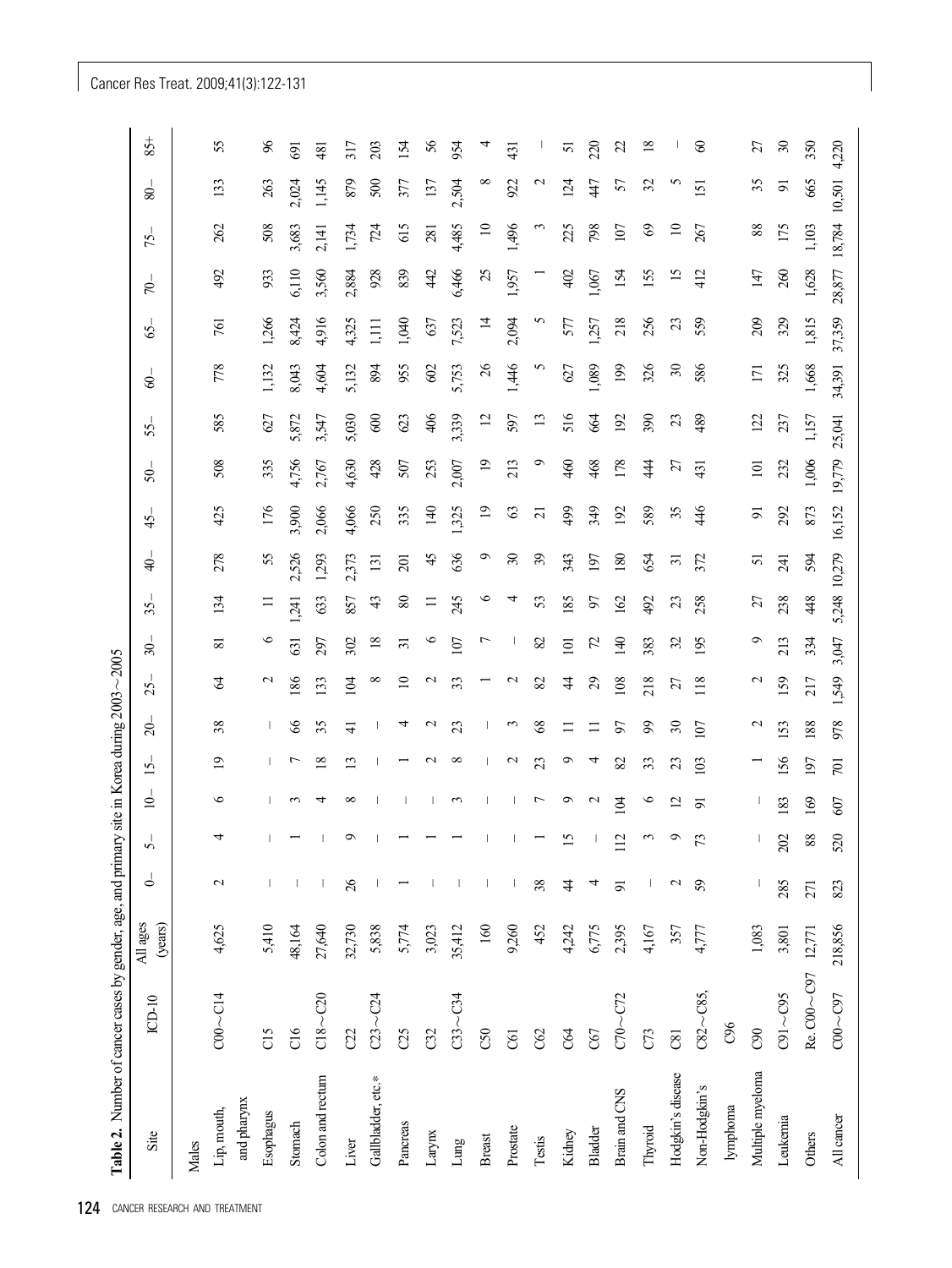| Table 2. Continued                                             |                         |                     |                |                           |                |                  |                 |                  |                  |                  |                |                |                  |                  |                 |               |                |                  |               |                 |
|----------------------------------------------------------------|-------------------------|---------------------|----------------|---------------------------|----------------|------------------|-----------------|------------------|------------------|------------------|----------------|----------------|------------------|------------------|-----------------|---------------|----------------|------------------|---------------|-----------------|
| Site                                                           | $ICD-10$                | (years)<br>All ages | $\overline{a}$ | n                         | $\overline{0}$ | $\overline{15}$  | $\overline{c}$  | 25.              | $\approx$        | 35.              | $\Rightarrow$  | $\frac{4}{5}$  | \$               | 55.              | \$              | 65            | 50             | 75.              | $\frac{8}{ }$ | $85 +$          |
| Females                                                        |                         |                     |                |                           |                |                  |                 |                  |                  |                  |                |                |                  |                  |                 |               |                |                  |               |                 |
| Lip, mouth,                                                    | $COO \sim C14$          | 1,629               | $\mathbf{C}$   | $\circ$                   | $^{\circ}$     | $\overline{10}$  | 28              | $\mathcal{S}$    | $\mathcal{L}$    | 85               | 142            | 166            | 161              | $\overline{49}$  | 165             | 178           | 155            | 116              | 83            | 52              |
| and pharynx                                                    |                         |                     |                |                           |                |                  |                 |                  |                  |                  |                |                |                  |                  |                 |               |                |                  |               |                 |
| Esophagus                                                      | C15                     | 512                 |                |                           |                |                  |                 |                  |                  |                  | $\overline{4}$ | $\overline{5}$ | 28               | z                | 24              | $\mathcal{C}$ | $\infty$       | $89\,$           | 77            | $\frac{4}{6}$   |
| Stomach                                                        | C16                     | 24,708              |                |                           |                |                  | 96              | 284              | 778              | 1,161            | ,710           | 1,861          | 797              | 2,142            | 2,946           | 3,379         | 3,360          | 2,697            | 640           | 844             |
| Colon and rectum                                               | $C18 - C20$             | 20,275              |                |                           | $\sim$         | $\Xi$            | 51              | 85               | 253              | 481              | 951            | 1,408          | 1,706            | 2,139            | 2,767           | 3,067         | 2,927          | 2,263            | 1,427         | 737             |
| Liver                                                          | C22                     | 10,686              | 23             | $\widetilde{\phantom{m}}$ |                |                  | $\overline{c}$  | 36               | 84               | 174              | 408            | 660            | 893              | 1,144            | 1,690           | 1,667         | 1,464          | 1,207            | 781           | 420             |
| Gallbladder, etc.*                                             | $C23 - C24$             | 5,884               |                |                           |                |                  | $\sim$          | Ξ                |                  | $\mathcal{O}$    | 118            | 204            | 332              | 47               | 703             | 907           | 1,038          | 915              | 680           | $\overline{42}$ |
| Pancreas                                                       | C25                     | 4,556               |                |                           | n              | n                |                 | $\Xi$            |                  | $\boldsymbol{S}$ | 88             | 188            | 215              | 338              | 513             | 745           | 863            | 706              | 526           | 273             |
| Larynx                                                         | C32                     | 264                 |                |                           |                |                  |                 |                  |                  | $\circ$          |                |                | $\approx$        | $\geq$           | $\overline{26}$ | $\ddot{=}$    | $\overline{2}$ | 51               | 28            | $\vec{a}$       |
| Lung                                                           | $C33 - C34$             | 12,958              | $\mathfrak{c}$ |                           |                | $^{\circ}$       | $\overline{17}$ | ಸ                | $\overline{100}$ | 208              | 359            | 653            | 762              | 959              | 1,484           | 1,836         | 2,069          | 998              | 545           | 924             |
| <b>Breast</b>                                                  | C50                     | 27,049              |                |                           |                | ਼                | $\,89$          | 41               | 1,576            | 2,896            | 5,140          | 5,838          | 3,589            | 2,620            | 2,108           | 1,281         | 766            | 392              | 197           | 134             |
| Cervix uteri                                                   | C53                     | 12,104              |                |                           |                |                  | 47              | 255              | 696              | 1,175            | 1,874          | 1,662          | 1,285            | 1,141            | 1,118           | 1,062         | 802            | 543              | 296           | 147             |
| Corpus uteri                                                   | C54                     | 3,321               |                |                           |                | S                | 13              | $\mathcal{L}$    | 145              | 186              | 356            | 607            | 633              | 500              | 313             | 208           | 156            | ≅                | $30\,$        | $\tilde{16}$    |
| Ovary                                                          | C56                     | 4,536               | $\circ$        | $\mathbb{Z}$              | 48             | 78               | 167             | 154              | 221              | 268              | 45             | 61             | 531              | 459              | 421             | 373           | 296            | 214              | 123           | 5               |
| Kidney                                                         | C64                     | 2,004               | 39             | $\circ$                   | $\sim$         | S                | $^{\circ}$      | 25               | 56               | Z                | 156            | 186            | 178              | 215              | 279             | 255           | 231            | $\overline{R}$   | 74            | 38              |
| Bladder                                                        | C67                     | $1,709$             | $\omega$       |                           |                |                  | 4               | $\overline{5}$   | $\frac{6}{2}$    | $\mathfrak{S}$   | $\ddot{c}$     | 76             | $\overline{5}$   | $\overline{5}$   | 163             | 255           | 304            | 254              | 214           | 122             |
| Brain and CNS                                                  | C70~C72                 | 2,127               | 86             | $70\,$                    | ವ              | $\mathcal{A}$    | 56              | 89               | 114              | 138              | 138            | 143            | 139              | $\overline{141}$ | 170             | 215           | 198            | 148              | 92            | 45              |
| Thyroid                                                        | C73                     | 26,230              |                | 4                         | $\overline{3}$ | 214              | 730             | 1,361            | 2,362            | 3,017            | 4,106          | 4,360          | 3,218            | 2,459            | 1,924           | 1,303         | 616            | 324              | 133           | $^{68}$         |
| Hodgkin's disease                                              | $\overline{\mathrm{c}}$ | 153                 |                |                           | $\overline{c}$ | $\overline{16}$  | 26              | $\mathfrak{L}$   | $\Xi$            |                  | $\circ$        |                |                  |                  | $\overline{c}$  |               |                |                  |               |                 |
| Non-Hodgkin's                                                  | $C82\sim\!\!C85, C96$   | 3,623               | $30\,$         | $\overline{31}$           | 33             | $\frac{4}{6}$    | $\delta$        | 125              | 160              | 206              | 266            | 302            | 292              | 357              | 413             | 408           | 372            | 276              | 133           | 77              |
| lymphoma                                                       |                         |                     |                |                           |                |                  |                 |                  |                  |                  |                |                |                  |                  |                 |               |                |                  |               |                 |
| Multiple myeloma                                               | C90                     | 955                 |                | $\vert$                   |                |                  |                 |                  |                  | $\overline{10}$  | $30\,$         | $\frac{1}{6}$  | $\overline{100}$ | $89\,$           | 147             | 179           | 170            | 112              | $\frac{8}{3}$ | $\vec{a}$       |
| Leukemia                                                       | $C91 - C95$             | 3,048               | 216            | 123                       | 135            | 108              | 102             | $\overline{121}$ | 143              | 161              | 249            | 219            | 190              | 177              | 279             | 264           | 220            | $\overline{190}$ | 95            | 56              |
| Others                                                         | Re. C00~C97             | 11,637              | 215            | $\circledS$               | 115            | 102              | 143             | 240              | 321              | 398              | 551            | 698            | 791              | 846              | 1,232           | 1,412         | 1,482          | 1,327            | 1,023         | 672             |
| All cancer                                                     | $CO0 - CO7$             | 179,968             | $629$          | 348                       | 484            | $\overline{701}$ | 1,706           | 3,403            | 7,149 10,807     |                  | 17,156         | 19,925         | 16,960           | 16,508           | 18,927          | 19,105        | 17,625         | 14,071           | 9,251         | 5,212           |
| *gallbladder and other and unspecified parts of biliary tract. |                         |                     |                |                           |                |                  |                 |                  |                  |                  |                |                |                  |                  |                 |               |                |                  |               |                 |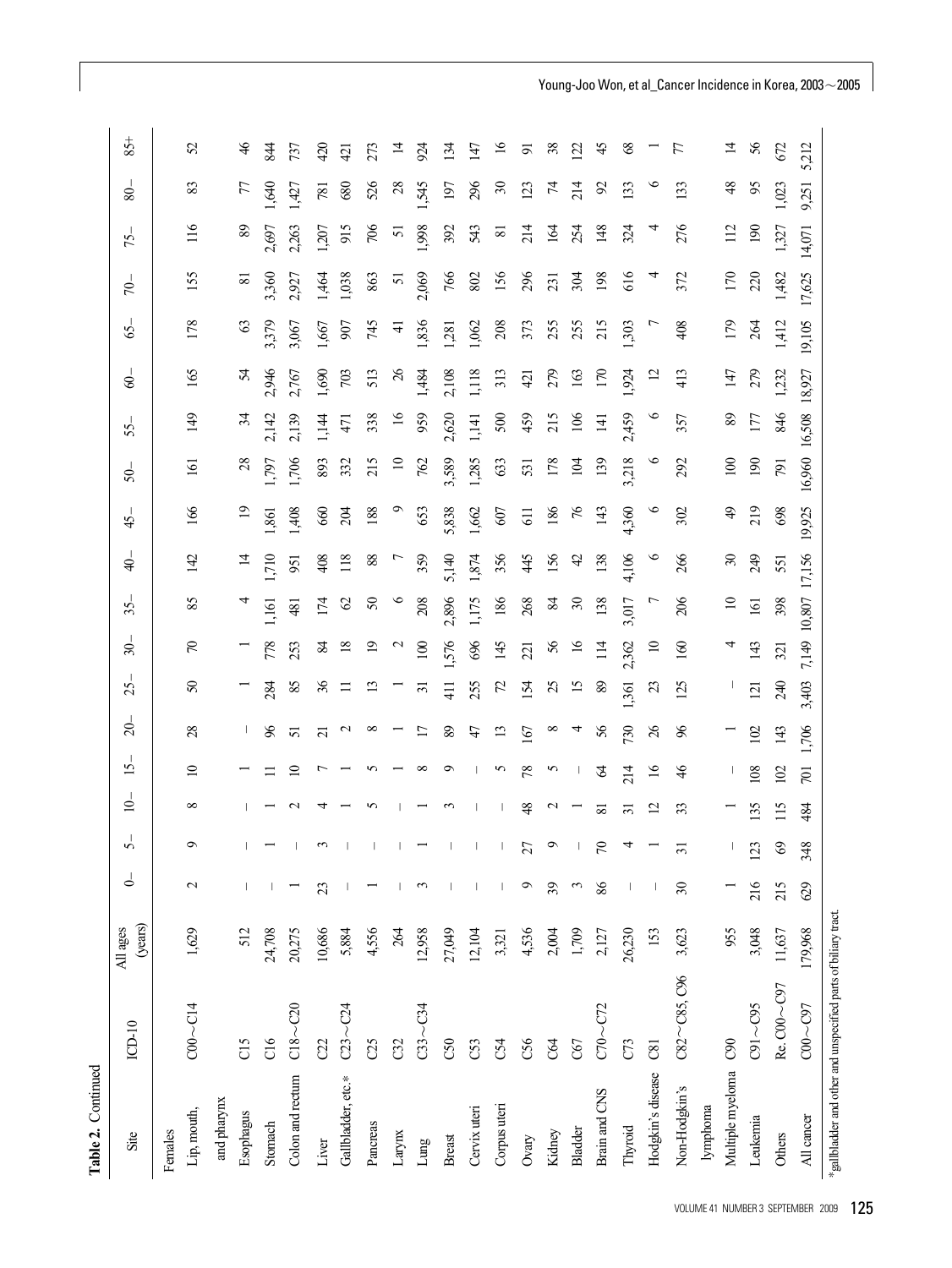| Site                                | $ICD-10$         | $\overline{\phantom{0}}$ | ∽                        | $\overline{0}$   | $\overline{15}$ | $\approx$        | 25.              | $\approx$        | 35             | $\Rightarrow$    | 45.             | \$       | 55.              | $\circledS$ | S,      | 50      | 75.             |         | 80              |
|-------------------------------------|------------------|--------------------------|--------------------------|------------------|-----------------|------------------|------------------|------------------|----------------|------------------|-----------------|----------|------------------|-------------|---------|---------|-----------------|---------|-----------------|
| Males                               |                  |                          |                          |                  |                 |                  |                  |                  |                |                  |                 |          |                  |             |         |         |                 |         |                 |
| Lip, mouth, and pharynx             | $CO0 \sim C14$   | 0.0                      | $\overline{0}$           | $\overline{0}$ . | 0.4             | 0.6              | $\Xi$            | 12               | 2.0            | $\overline{41}$  | 7.4             | 12.6     | 18.3             | 27.3        | 35.5    | 38.6    | 37.0            |         | 35.3            |
| Esophagus                           | C15              |                          |                          |                  | $\overline{1}$  |                  | $\overline{0.0}$ | $\overline{c}$   | 0.2            | 0.8              | 3.1             | 8.3      | 19.6             | 39.8        | 59.0    | 73.2    | 71.7            |         | 69.8            |
| Stomach                             | C16              |                          | 0.0                      | $\overline{0}$ . | $\overline{0}$  | $\Box$           | 3.1              | 9.1              | 18.7           | 37.5             | 67.8            | 118.1    | 183.9            | 282.7       | 392.8   | 479.1   | 519.9           |         | 537.0           |
| Colon and rectum                    | $C18 - C20$      |                          |                          | $\overline{c}$   | $\overline{0}$  | 0.6              | 2.2              | 43               | 9.5            | 19.2             | 35.9            | 68.7     | $\overline{111}$ | 161.8       | 229.2   | 279.1   | 302.3           |         | 303.8           |
| Liver                               | C22              | 0.6                      | 0.2                      | $\overline{0}$ . | 0.3             | 0.7              | 1.7              | 44               | 12.9           | 35.3             | 70.7            | 115.0    | 157.6            | 180.4       | 201.7   | 226.1   | 244.8           | 233.2   |                 |
| Gallbladder, etc.*                  | $C23 - C24$      |                          |                          |                  |                 |                  | $\overline{C}$   | 0.3              | 0.6            | $\overline{1.9}$ | 4.3             | 10.6     | 18.8             | 31.4        | 51.8    | 72.8    | 102.2           | 132.7   |                 |
| Pancreas                            | C25              | 0.0                      | $\overline{0.0}$         |                  | 0.0             | $\overline{0}$   | 0.2              | 0 <sub>4</sub>   | 12             | 3.0              | 5.8             | 12.6     | 19.5             | 33.6        | 48.5    | 65.8    | 86.8            | $100.0$ |                 |
| Larynx                              | C32              |                          | $\odot$                  |                  | 0.0             | $\overline{0.0}$ | 0.0              | $\overline{c}$   | 0.2            | 0.7              | 2.4             | 6.3      | 12.7             | 21.2        | 29.7    | 34.7    | 39.7            | 36.4    |                 |
| Lung                                | $C33 - C34$      |                          | $\overline{0.0}$         | $\overline{c}$   | 0.2             | 0.4              | 0.5              | 1.5              | 3.7            | 9.5              | 23.0            | 49.8     | 104.6            | 202.2       | 350.8   | 507.0   | 633.2           | 664.4   |                 |
| <b>Breast</b>                       | C50              |                          |                          | I                |                 |                  | 0.0              | $\overline{0}$   | $\overline{c}$ | $\overline{c}$   | 0.3             | 0.5      | 0.4              | 0.9         | 0.7     | 2.0     | 14              |         | $\overline{21}$ |
| Prostate                            | <b>G1</b>        |                          |                          |                  | 0.0             | $\overline{0.0}$ | $\overline{0.0}$ |                  | $\overline{c}$ | 0.4              | $\Box$          | 5.3      | 18.7             | 50.8        | 97.6    | 153.4   | 211.2           | 244.6   |                 |
| Testis                              | C62              | $_{0.9}$                 | $\overline{0.0}$         | $\overline{0}$   | 0.5             | $\Xi$            | $\overline{14}$  | $\overline{12}$  | 0.8            | 0.6              | 0.4             | 0.2      | $\overline{0.4}$ | 0.2         | 0.2     | $\Xi$   | 0.4             |         | 0.5             |
| Kidney                              | C <sub>64</sub>  | $1.0$                    | 0.3                      | 0.2              | 0.2             | 0.2              | 0.7              | $\ddot{1.5}$     | 2.8            | 5.1              | 8.7             | 11.4     | 16.2             | 22.0        | 26.9    | 31.5    | 31.8            |         | 32.9            |
| Bladder                             | C67              | $\overline{0}$           |                          | $\overline{0.0}$ | $\overline{0}$  | $\Omega$         | 0.5              | $\overline{1.0}$ | 1.5            | 2.9              | $\overline{61}$ | 11.6     | 20.8             | 38.3        | 58.6    | 83.7    | 112.7           | 118.6   |                 |
| Brain and CNS                       | $C70 - C72$      | 2.2                      | $\overline{\mathcal{N}}$ | 1.9              | 1.6             | $\overline{1.6}$ | 1.8              | 2.0              | 2.4            | 2.7              | 3.3             | $4\cdot$ | 6.0              | 7.0         | 10.2    | 12.1    | 15.1            |         | 15.1            |
| Thyroid                             | $C$ <sup>3</sup> |                          | ె                        | $\overline{0}$   | 0.7             | $\ddot{0}$       | 3.6              | 5.5              | 7.4            | 9.7              | 10.2            | 11.0     | 12.2             | 11.5        | 11.9    | 12.2    | 9.7             |         | 8.5             |
| Hodgkin's disease                   | $\overline{C}81$ | $_{\odot}$               | 0 <sup>2</sup>           | 0.2              | 0.5             | $\mathfrak{S}0$  | 0.4              | $\mathfrak{S}0$  | 0.3            | 0.5              | $\sim$          | 0.7      | 0.7              | $\Xi$       | $\Xi$   | 12      | $\overline{14}$ |         | 13              |
| Non-Hodgkin's lymphoma C82~C85, C96 |                  | $\vec{a}$                | न् =                     | 1.7              | 2.1             | 1.8              | 2.0              | 2.8              | 3.9            | 5.5              | 7.8             | 10.7     | 15.3             | 20.6        | 26.1    | 32.3    | 37.7            | 40.1    |                 |
| Multiple myeloma                    | C90              |                          |                          |                  | $0.0\,$         | $\overline{0.0}$ | 0.0              | $\overline{0}$ . | 0.4            | 0.8              | $\ddot{0}$      | 2.5      | 3.8              | $6.0\,$     | 9.7     | 11.5    | 12.4            |         | 9.3             |
| Leukemia                            | $C91 - C95$      | 6.8                      | 3.8                      | 3.3              | 3.1             | 2.5              | 2.6              | 3.1              | 3.6            | 3.6              | 51              | 5.8      | 7.4              | 11.4        | 15.3    | 20.4    | 24.7            | 24.1    |                 |
| Others                              | Re. C00~C97      | 6.4                      | $\overline{1.6}$         | 3.1              | 4.0             | 3.1              | 3.6              | 4.8              | 6.7            | 8.8              | 15.2            | 25.0     | 36.2             | 58.6        | 84.6    | 127.6   | 155.7           | 176.4   |                 |
| All cancer                          | $CO0 - CO7$      | 19.5                     | 9.7                      | 11.0             | 14.1            | 16.1             | 25.7             | 43.9             | 79.0           | 152.7            | 280.7           | 491.2    | 784.4            | 1,208.9     | 1,741.9 | 2,264.2 | 2,651.8         | 2,786.3 |                 |

Cancer Res Treat. 2009;41(3):122-131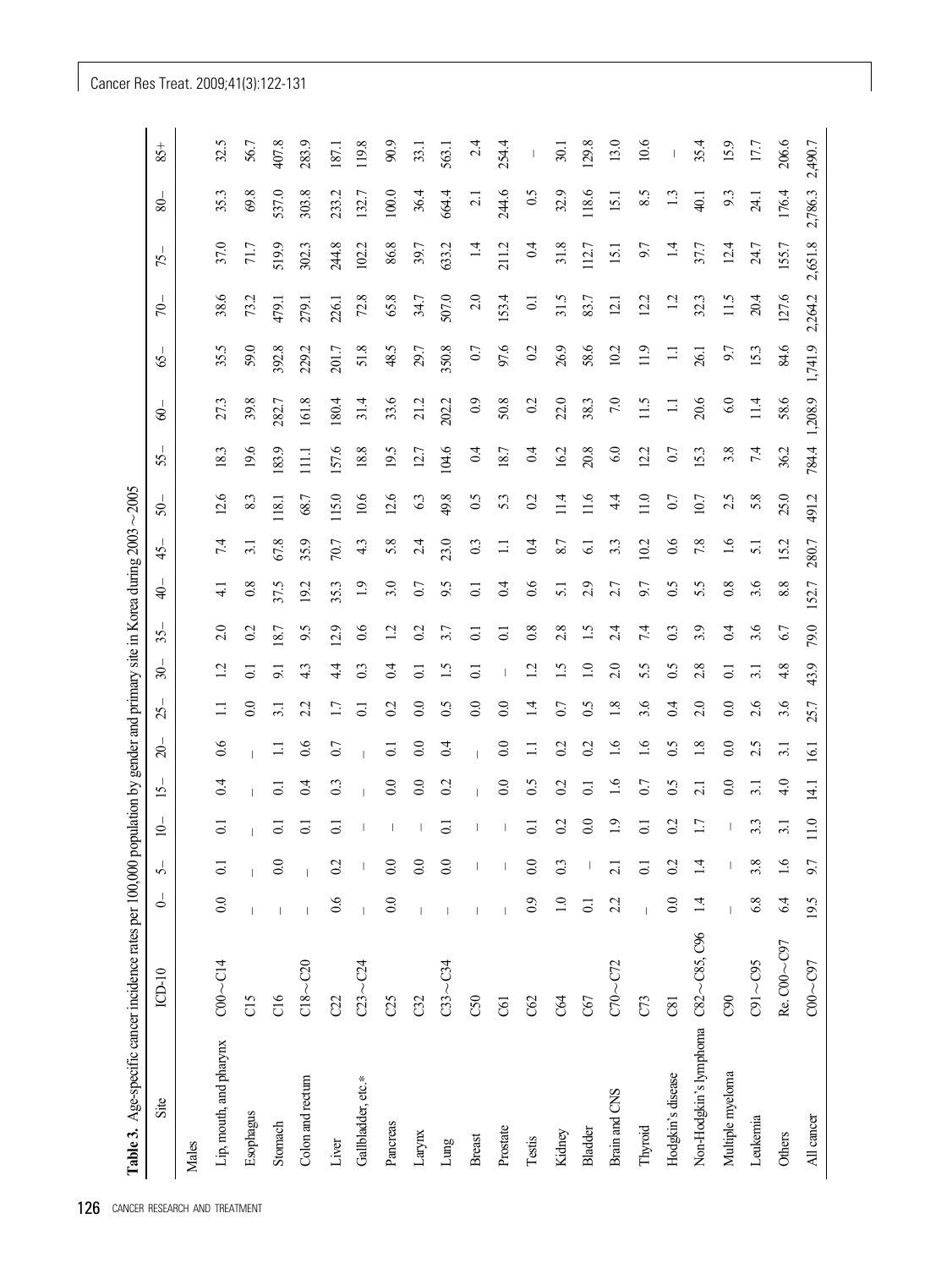| Table 3. Continued                                             |                |                  |                  |                  |                  |                  |                 |                  |                  |                  |                  |       |                  |                 |               |                |         |                |                  |
|----------------------------------------------------------------|----------------|------------------|------------------|------------------|------------------|------------------|-----------------|------------------|------------------|------------------|------------------|-------|------------------|-----------------|---------------|----------------|---------|----------------|------------------|
| Site                                                           | $ICD-10$       | $\circ$          | $\sigma$         | $\overline{0}$   | $\overline{15}$  | $\overline{20}$  | $\mathcal{S}$   | $\approx$        | 35               | $\ddot{=}$       | 45 <sub>1</sub>  | $50-$ | 55.              | $-00$           | $\mathcal{S}$ | $\approx$      | 75.     | 80             | 85+              |
| Females                                                        |                |                  |                  |                  |                  |                  |                 |                  |                  |                  |                  |       |                  |                 |               |                |         |                |                  |
| Lip, mouth, and pharynx                                        | $CO0 \sim C14$ | $\overline{C}$   | 0.2              | $\overline{0}$   | $\overline{0}$   | $\mathfrak{S}$   | $^{0.9}$        | $\Xi$            | 13               | 2.2              | 3.0              | 4.0   | 4.6              | 5.2             | 6.6           | 7.8            | 8.6     | 10.2           | 10.0             |
| Esophagus                                                      | C15            |                  |                  |                  | 0.0              |                  | 0.0             | 0.0              | $\overline{c}$   | $\overline{0}$   | 0.3              | 0.7   | $\overline{1.0}$ | 1.7             | 2.3           | $\overline{4}$ | 6.6     | 9.5            | 8.9              |
| Stomach                                                        | C16            |                  | 0.0              | $0.0\,$          | 0.2              | 1.7              | 4.9             | 11.7             | 18.2             | 26.5             | 33.3             | 45.1  | 65.4             | 92.2            | 125.2         | 168.1          | 200.6   | 201.4          | 162.8            |
| Colon and rectum                                               | $C18 - C20$    | $\overline{0.0}$ |                  | $\overline{0.0}$ | 0.2              | $_{0.9}$         | $\ddot{1.5}$    | 3.8              | 7.5              | 14.7             | 25.2             | 42.8  | 65.4             | 86.6            | 113.7         | 146.5          | 168.3   | 175.2          | 142.2            |
| Liver                                                          | C22            | 0.6              | ದ                | $\overline{c}$   | 0.2              | 0.4              | 0.6             |                  | 2.7              | 63               | 11.8             | 22.4  | 35.0             | 52.9            | 61.8          | 73.3           | 89.8    | 95.9           | 81.0             |
| Gallbladder, etc.*                                             | $C23 - C24$    |                  |                  | $_{\odot}$       | 0.0              | $\overline{0.0}$ | 0.2             | 0.3              | $\overline{1.0}$ | 1.8              | 3.7              | 8.3   | 14.4             | 22.0            | 33.6          | 51.9           | 68.0    | 83.5           | 81.2             |
| Pancreas                                                       | C25            | 0.0              |                  | $\Xi$            | $\overline{C}$   | $\overline{C}$   | 0.2             | 0.3              | 0.8              | $\vec{a}$        | 3.4              | 5.4   | 10.3             | 16.1            | 27.6          | 43.2           | 52.5    | 64.6           | 52.7             |
| Larynx                                                         | C32            |                  |                  |                  | 0.0              | 0.0              | 0.0             | 0.0              | $\overline{0}$   | $\overline{0}$ . | 0.2              | 0.3   | 0.5              | 0.8             | $\ddot{.}$    | 2.6            | 3.8     | 3.4            | 27               |
| Lung                                                           | $C33 - C34$    | $\overline{0}$ . | $_{\rm 0.0}$     | 0.0              | 0.2              | 0 <sup>3</sup>   | 0.5             | 1.5              | 3.3              | 5.6              | 11.7             | 19.1  | 29.3             | 46.5            | 68.1          | 103.5          | 148.6   | 189.7          | 178.3            |
| <b>Breast</b>                                                  | C50            |                  |                  | $\overline{0}$   | 02               | 1.5              | $\overline{71}$ | 23.7             | 45.3             | 79.7             | 104.6            | 90.1  | 80.0             | 66.0            | 47.5          | 38.3           | 29.2    | 24.2           | 25.9             |
| Cervix uteri                                                   | C53            |                  |                  | $\mathbf{I}$     | $\mathbf{I}$     | 0.8              | 44              | 10.4             | 18.4             | 29.1             | 29.8             | 32.3  | 34.9             | 35.0            | 39.4          | 40.1           | 40.4    | 36.3           | 28.4             |
| Corpus uteri                                                   | C54            |                  |                  | $\mathbf{I}$     | $\overline{0}$   | 0.2              | 12              | 2.2              | 2.9              | 5.5              | 10.9             | 15.9  | 15.3             | 9.8             | 7.7           | 7.8            | $6.0\,$ | 3.7            | $\overline{3}$ . |
| Ovary                                                          | C56            | 0.2              | $\rm ^{80}$      | $\overline{1.0}$ | 1.7              | 2.9              | 2.7             | 3.3              | 42               | 6.9              | 10.9             | 13.3  | 14.0             | 13.2            | 13.8          | 14.8           | 15.9    | 15.1           | 17.6             |
| Kidney                                                         | C64            | $\frac{0}{1}$    | $\overline{0.2}$ | $0.0\,$          | $\overline{c}$   | $\overline{0}$   | 0.4             | 0.8              | 1.3              | 2.4              | 3.3              | 4.5   | 9.9              | 8.7             | 6.6           | 11.6           | 12.2    | $\overline{9}$ | 73               |
| Bladder                                                        | C67            | $\overline{c}$   |                  | $_{\odot}$       |                  | $\overline{0}$   | 0.3             | 0.2              | $\overline{0.5}$ | 0.7              | $\overline{14}$  | 2.6   | 3.2              | $\overline{51}$ | 9.5           | 15.2           | 18.9    | 26.3           | 23.5             |
| Brain and CNS                                                  | $C70 - C72$    | 2.2              | $\ddot{ }$       | 1.7              | $\overline{14}$  | $\overline{1.0}$ | 1.5             | 1.7              | 22               | $\overline{c}$   | 2.6              | 3.5   | 4.3              | 53              | $8.0\,$       | 9.9            | 11.0    | 11.3           | 8.7              |
| Thyroid                                                        | C73            |                  | $\Xi$            | $0.6\,$          | 47               | 12.7             | 23.6            | 35.5             | 47.2             | 63.7             | 78.1             | 80.8  | 75.1             | 60.2            | 48.3          | 30.8           | 24.1    | 16.3           | 13.1             |
| Hodgkin's disease                                              | C81            |                  | $\overline{0.0}$ | $\overline{02}$  | 0 <sub>4</sub>   | 0.5              | 0 <sub>4</sub>  | 0.2              | $\Xi$            | $\overline{0}$ . | $\overline{0}$ . | 0.2   | 0.2              | 0.4             | 0.3           | 0.2            | 0.3     | 0.7            | $\overline{0}$   |
| Non-Hodgkin's lymphoma C82~C85, C96                            |                | 0.8              | 0.6              | 0.7              | $\overline{1.0}$ | 1.7              | 2.2             | 2.4              | 3.2              | $\overline{41}$  | 5.4              | 73    | 10.9             | 12.9            | 15.1          | 18.6           | 20.5    | 16.3           | 14.9             |
| Multiple myeloma                                               | C90            | $0.0\,$          |                  | $\overline{0.0}$ |                  | 0.0              |                 | $\overline{0}$ . | 0.2              | 0.5              | $_{0.9}$         | 2.5   | 2.7              | 4.6             | 6.6           | 8.5            | 8.3     | 5.9            | 2.7              |
| Leukemia                                                       | $C91 - C95$    | 5.6              | 2.6              | 2.8              | 2.4              | $1.8\,$          | $\overline{c}$  | 2.1              | 2.5              | 3.9              | 3.9              | 4.8   | 5.4              | 8.7             | 9.8           | 11.0           | 14.1    | 117            | 10.8             |
| Others                                                         | Re. C00~C97    | 5.6              | $\vec{4}$        | 2.4              | 2.2              | 2.5              | 4.2             | 4.8              | 62               | 8.5              | 12.5             | 19.9  | 25.8             | 38.6            | 52.3          | 74.2           | 98.7    | 125.6          | 129.6            |
| All cancer                                                     | $CO0 - CO7$    | 16.3             | 7.2              | 10.0             | 15.4             | 29.7             | 59.0            | 107.3            | 169.2            | 266.0            | 357.0            | 425.9 | 504.4            | 592.7           | 708.1         | 881.9          | 1,046.5 | 1,136.0        | 1,005.5          |
| *gallbladder and other and unspecified parts of biliary tract. |                |                  |                  |                  |                  |                  |                 |                  |                  |                  |                  |       |                  |                 |               |                |         |                |                  |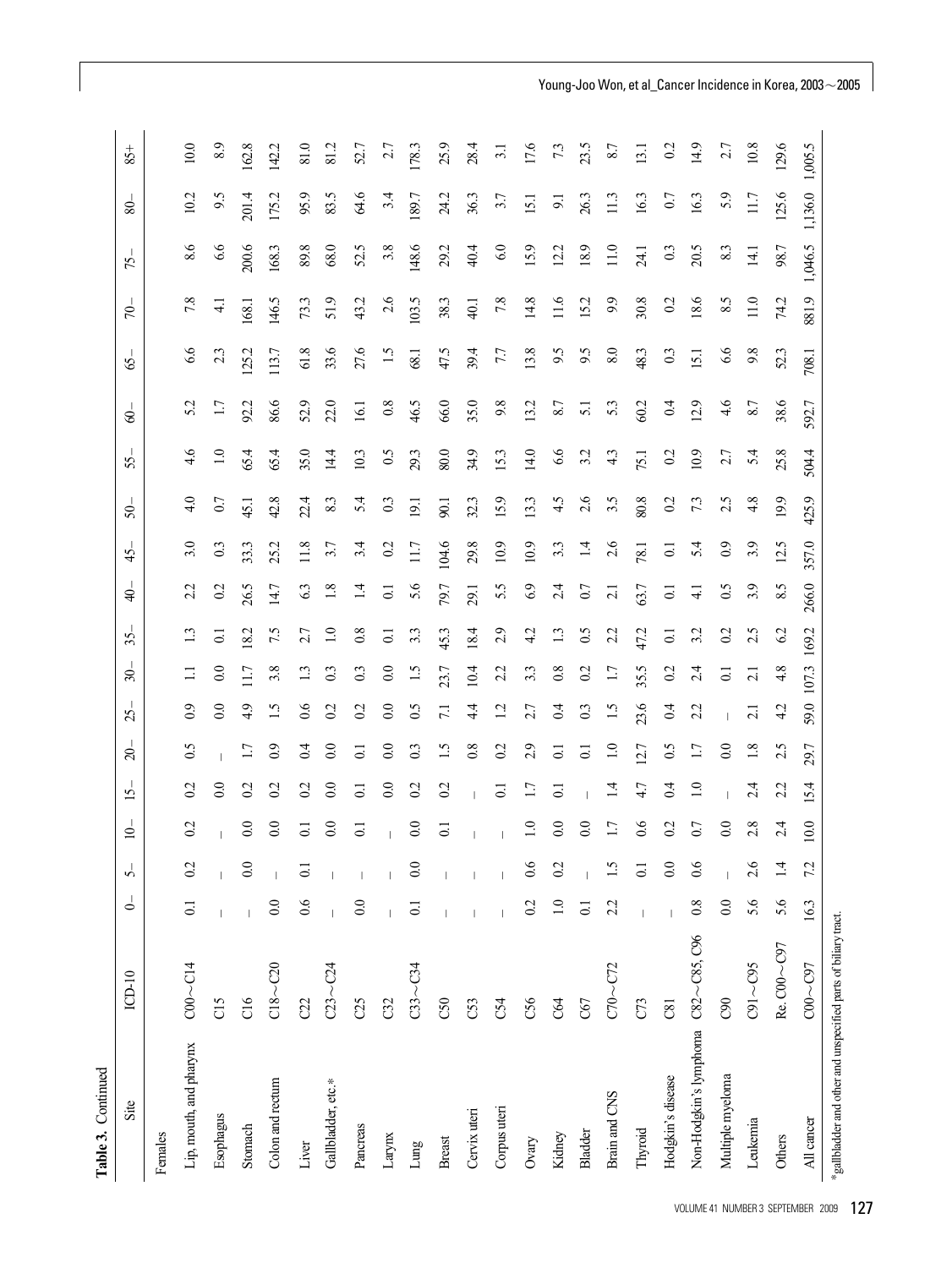Cancer Res Treat. 2009;41(3):122-131



**Fig. 1.** Age-specific incidence rates of the five major cancers in males.

seven major cancers in females.

**Fig. 2.** Age-specific incidence rates of the

nationwide medical record review survey of patients who were newly diagnosed during  $1999\sim 2006$ , and who were not registered in either registration system (hospital-based cancer registration and regional population-based cancer registration).

The KNCIDB was further refined by confirming multiple primary cancers according to the rules of the International Agency for Research on Cancer (6). Other duplicated cases were removed with the help of experts from a variety of fields, such as clinicians, pathologists, and medical records administrators.

All cancer cases newly diagnosed during  $2003 \sim 2005$  were included in this study. Approximately 84.4% (336,470 of 398,824 cases) were registered through the KCCR program, while 15.6% of the cases were collected through the population-based regional cancer registries, site-specific cancer registries, and other *ad hoc* medical records review surveys.

The crude incidence rate (CR) per 100,000 by gender was calculated for 18 age groups (*i.e.*,  $0 \sim 4$  years,  $5 \sim 9$  years, and groups of 5-year categories up to 85 years and over) and standardized to the WHO world standard population (7).

The population used as the denominator to calculate cancer incidence rates was the midyear population (the population on July

1) in a given year, which was estimated by taking the average of available population data from the KNSO on December 31 for 2 consecutive years (8). Detailed population was listed in appendix 1.

We calculated several indices to measure the quality of the Korean cancer registry data: the mortality/incidence (M/I) ratio and the percentages of microscopic verification (MV%), death certificate only (DCO%), primary site unknown (PSU%), and age unknown (Age UNK%) (9). For the M/I ratio, an indicator of data completeness, the mortality data on cancer by gender, age group, and site for the same period as the registered cases from the KNSO were compared to the incidence data from the registry, which are presented as percentages. The MV%, an indicator of the validity of the diagnostic information, is the percentage of cases for which the diagnosis was based on morphological verification of a tissue specimen. The DCO%, the percentage of cases registered based on death certificates only, is an index of diagnostic validity. PSU% and Age UNK% are the percentages of cases registered with unknown primary sites or unknown age, respectively. The cumulative risk for developing cancer during a specified time period was computed as the proportion of initially susceptible individuals in a population who become incident cases during a given time period, in the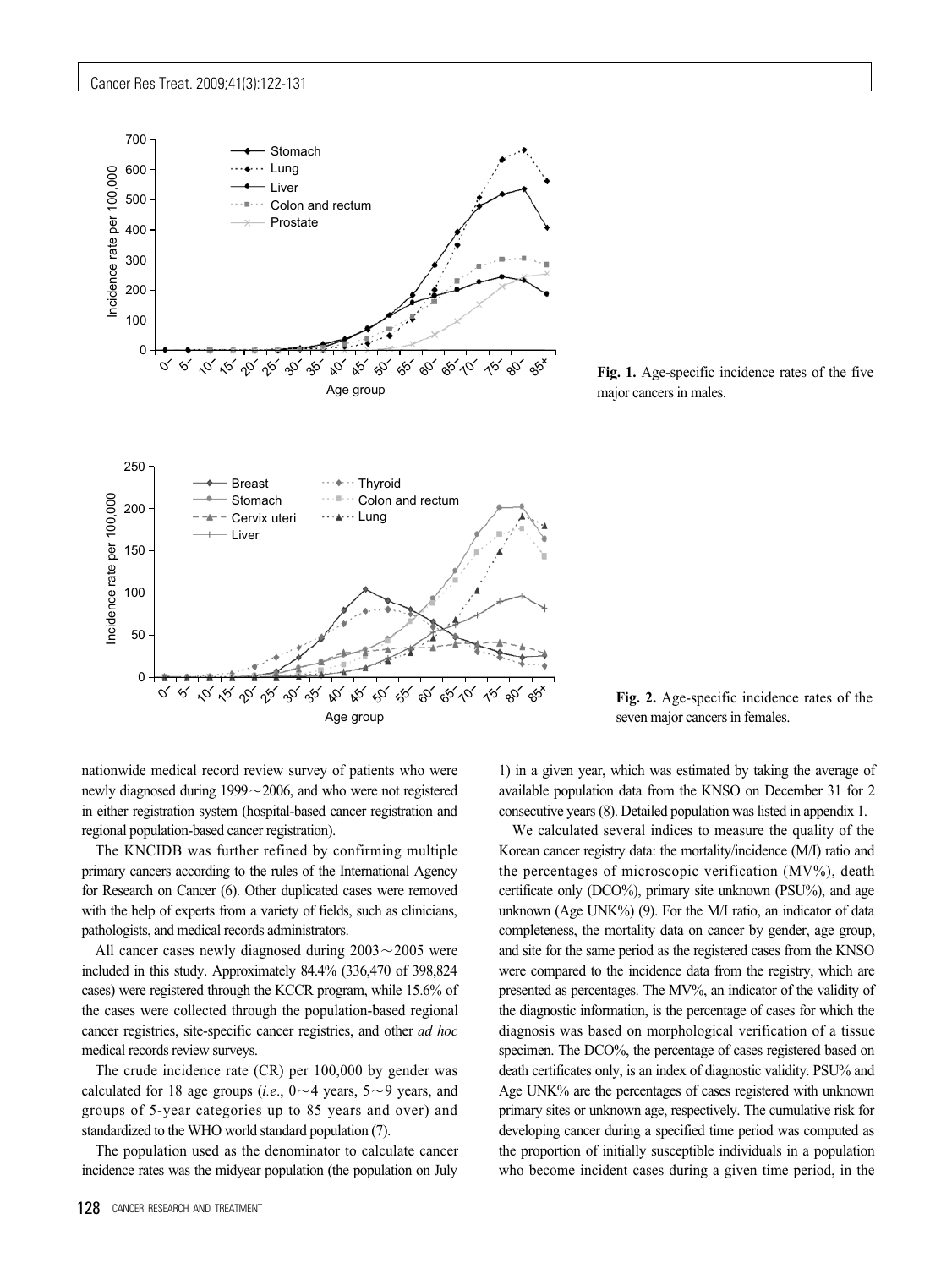|                                |                        |         |                | Males                    |         |                          | Females        |         |                          |
|--------------------------------|------------------------|---------|----------------|--------------------------|---------|--------------------------|----------------|---------|--------------------------|
| Site                           | $ICD-10$               | Cases*  | $MV^{\dagger}$ | DCO <sup>†</sup>         | $M/I^s$ | $\text{Cases}^*$         | $MV^{\dagger}$ | $DCO^+$ | $M/I^s$                  |
| Lip, mouth, and pharynx        | $C00 \sim C14$         | 4,625   | 92.2           | 2.5                      | 45.4    | 1,629                    | 91.1           | 3.6     | 34.6                     |
| Esophagus                      | C15                    | 5,410   | 89.8           | 4.5                      | 75.1    | 512                      | 69.7           | 13.7    | 77.1                     |
| Stomach                        | C16                    | 48,164  | 92.7           | 3.2                      | 46.0    | 24,708                   | 89.9           | 4.8     | 48.2                     |
| Colon and rectum               | $C18 - C20$            | 27,640  | 92.7           | 2.3                      | 34.4    | 20,275                   | 90.2           | 3.2     | 38.6                     |
| Liver                          | C22                    | 32,730  | 24.6           | 6.7                      | 75.8    | 10,686                   | 23.4           | 9.1     | 76.2                     |
| Gallbladder, etc. <sup>1</sup> | $C23 - C24$            | 5,838   | 55.3           | 7.7                      | 82.8    | 5,884                    | 51.6           | 8.2     | 80.4                     |
| Pancreas                       | C <sub>25</sub>        | 5,774   | 44.0           | 8.4                      | 91.7    | 4,556                    | 37.7           | 9.3     | 91.2                     |
| Larynx                         | C32                    | 3,023   | 88.4           | 4.4                      | 56.5    | 264                      | 70.5           | 17.8    | 81.1                     |
| Lung                           | $C33 \sim C34$         | 35,412  | 78.7           | 7.8                      | 83.1    | 12,958                   | 68.2           | 12.3    | 80.9                     |
| <b>Breast</b>                  | C50                    | 160     | 86.9           | 9.4                      | 33.1    | 27,049                   | 97.5           | 0.9     | 16.7                     |
| Cervix uteri                   | C <sub>53</sub>        | -       | —              | $\overline{\phantom{0}}$ |         | 12,104                   | 95.4           | 1.3     | 26.9                     |
| Corpus uteri                   | C <sub>54</sub>        | -       | -              | -                        | -       | 3,321                    | 98.0           | 0.4     | 12.8                     |
| Ovary                          | C56                    |         |                | $\qquad \qquad -$        |         | 4,536                    | 87.1           | 4.5     | 44.8                     |
| Prostate                       | C61                    | 9,260   | 91.2           | 2.5                      | 28.3    |                          | -              | -       | $\overline{\phantom{m}}$ |
| <b>Testis</b>                  | C62                    | 452     | 97.6           | 0.0                      | 10.4    | $\overline{\phantom{0}}$ | -              | -       |                          |
| Kidney                         | C <sub>64</sub>        | 4,242   | 83.7           | 1.9                      | 31.0    | 2,004                    | 80.4           | 3.2     | 29.1                     |
| <b>Bladder</b>                 | C67                    | 6,775   | 92.1           | $2.0\,$                  | 30.1    | 1,709                    | 83.7           | 5.1     | 40.7                     |
| Brain and CNS                  | $C70 \sim C72$         | 2,395   | 65.8           | 10.3                     | 76.4    | 2,127                    | 59.3           | 12.1    | 76.0                     |
| Thyroid                        | C73                    | 4,167   | 98.4           | 0.6                      | 7.2     | 26,230                   | 98.7           | 0.3     | 2.7                      |
| Hodgkin's disease              | C81                    | 357     | 99.2           | $0.8\,$                  | 26.1    | 153                      | 99.3           | 0.7     | 26.8                     |
| Non-Hodgkin's lymphoma         | $C82 \sim C85$ , $C96$ | 4,777   | 93.9           | 3.4                      | 45.2    | 3,623                    | 93.5           | 3.4     | 39.3                     |
| Multiple myeloma               | C90                    | 1,083   | 88.7           | 5.8                      | 74.2    | 955                      | 84.4           | 5.4     | 70.1                     |
| Leukemia                       | $C91 \sim C95$         | 3,801   | 89.5           | 5.0                      | 64.5    | 3,048                    | 88.9           | 5.4     | 63.5                     |
| Others                         | Re. $C00 \sim C97$     | 12,771  | 83.4           | 4.9                      | 43.6    | 11,637                   | 81.6           | 6.7     | 40.1                     |
| All cancer                     | $C00 \sim C97$         | 218,856 | 76.8           | 4.7                      | 56.3    | 179,968                  | 83.6           | 4.3     | 39.4                     |

**Table 4.** Indices of data quality by gender (Units: %)

\*the total number of cases by site, †microscopically verified, †death certificate only, §mortality/Incidence ratio, |gallbladder and other and unspecified parts of biliary tract.

absence of other competing causes of death. Cumulative risk was derived from the cumulative rate, which is the sum of each agespecific rate over each year of age from birth to a defined upper age limit. In this report, we used 74 years old as the upper age limit.

# **Results**

Between 2003 and 2005, 398,824 cancer cases were newly diagnosed in Korea (218,856 in men and 179,968 in women). For all sites of cancer, the CRs were 300.0 and 248.2, and the agestandardized incidence rates (ASRs) were 297.0 and 191.2 per 100,000 for men and women, respectively. The overall cumulative risk for developing a cancer before the age of 74 was 30.0% for males and 18.7% for females (Table 1). In males, the five leading primary cancer sites were the stomach (CR 66.0, ASR 64.2), lung (CR 48.5, ASR 50.3), liver (CR 44.9, ASR 42.1), colon and rectum (CR 37.9, ASR 37.2), and prostate (CR 12.7, ASR 13.8). In females, the most common primary cancer sites were the breast (CR 37.3, ASR 29.0), followed by the thyroid (CR 36.2, ASR 28.8), stomach (CR 34.1, ASR 25.4), colon and rectum (CR 28.0, ASR 21.1), and lung (CR 17.9, ASR 12.8).

In the  $0 \sim 14$ -year age group, leukemia was the most common

cancer in both genders. For males, stomach cancer was the common in the  $15 \sim 64$ -year age group, while lung cancer was more frequent in the over 65-year age group. For females, the most common forms of cancer for each age group were as follows:  $15\sim34$  years, thyroid cancer;  $35 \sim 64$  years, breast cancer; and stomach cancer for age 65 years and older (Tables 2, 3). Fig. 1 and 2 plot the age-specific incidence of the five and seven major cancers in men and women, respectively. In men, the incidence of the five major cancers increased gradually with age, while in women, the incidence of breast and thyroid cancers increased with age until the late 40 s and early 50 s and then subsequently decreased.

In terms of the quality indices, the KNCIDB showed acceptable values for the cancer incidence data for  $2003\sim 2005$  (Table 4). In particular, the MV% of the diagnosis was 76.8% for men and 83.6% for women. The DCO% was 4.7% for men and 4.3% for women. The M/I ratio was 56.3% and 39.4% for men and women, respectively. The PSU% was 1.4% and 1.5% for the respective sexes. The Age UNK% was 0% for both men and women.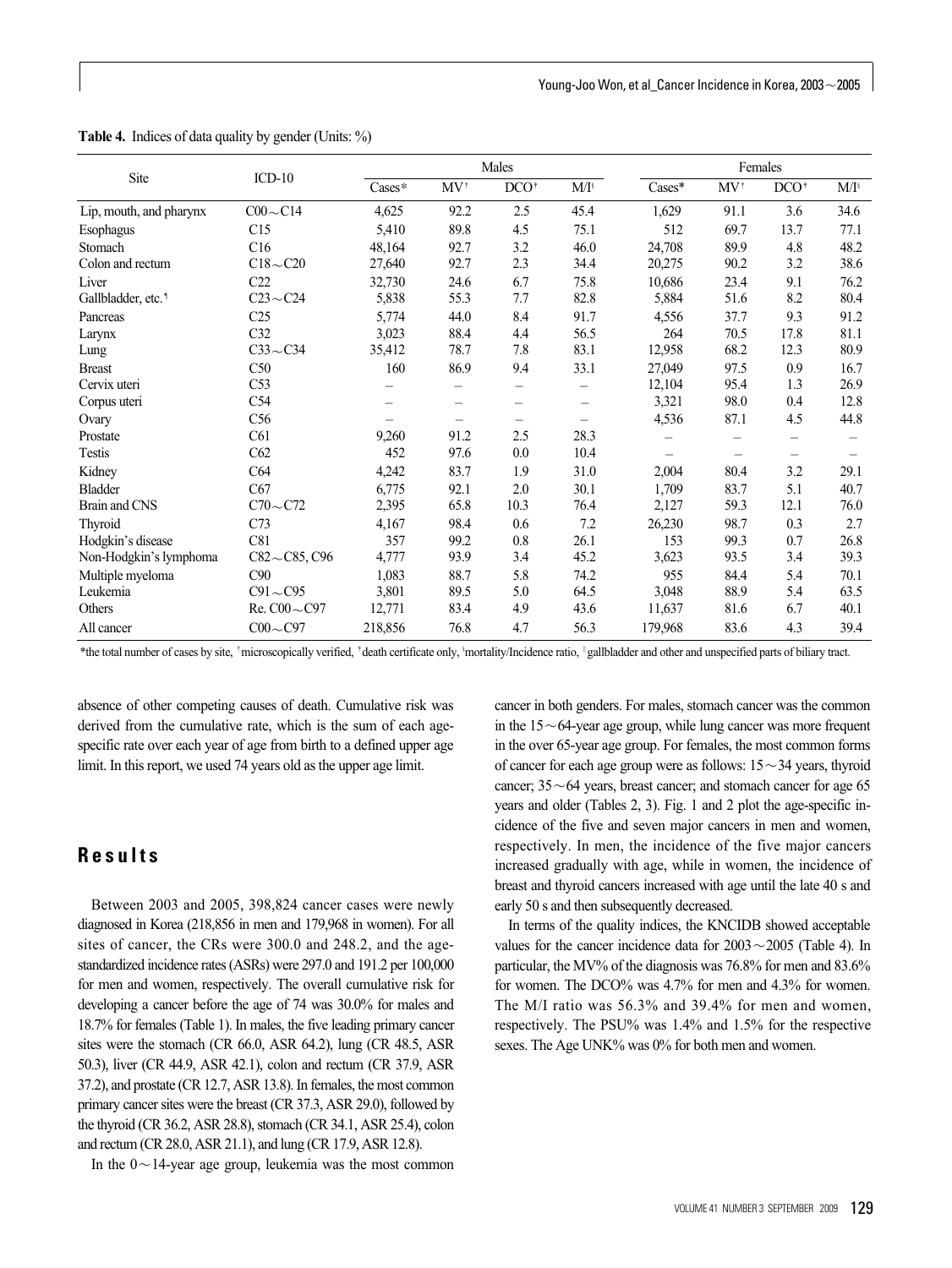# **Discussion**

This report presents the nationwide cancer incidence statistics for Korea during  $2003 \sim 2005$ . Compared to cancer statistics for 1999  $\sim$  2002 reported in the Cancer Incidence in Five Continents, Volume IX (10), the crude cancer incidence rates during  $2003 \sim$ 2005 increased by 21.6% (17.9% in men and 26.5% in women). While these increases might have resulted from improved completeness and the aging population in Korea during recent years, these increases in cancer incidence could be real, as the agestandardized incidence rates have also increased. A possible explanation for these increases is the change to a Westernized lifestyle, such as the high consumption of fat and less physical activity, together with early detection.

In Korean men, stomach, lung, liver, colorectal, and prostate cancers are the five most common cancers, accounting for two-thirds of the cancer burden. In Korean women, breast, thyroid, stomach, colorectal, and lung cancer account for two-thirds of the cancer burden. In particular, increases in colorectal, thyroid, prostate, and female breast cancer have been observed. The rapid increase in thyroid cancer incidence in women might be attributable to improved diagnostic techniques, leading to the detection of disease that would have gone undetected previously, rather than a true increase in the incidence of thyroid cancer, as in the United States (11).

Assessing the quality of the data for completeness and validity is essential. In particular, completeness is a critically important component (12). Various methods have been proposed to measure the completeness of registration. Using the Ajiki method (13), the completeness of incidence for  $2003\sim 2005$  in Korea is 94.6%. We also evaluated the completeness and validity of the incidence data for  $2003\sim$  2005 using the indices MV%, DCO%, M/I ratio, PSU%, and Age UNK%. All of the values for these indices satisfied the evaluation criteria published in the Cancer Incidence in Five Continents, Volume IX (14). Here, DCO% was 4.7% for men and 4.3% for women (improved from 6.1% for men and 5.8% for women during  $1999 \sim 2002$ ). The PSU% of the KNCIDB (1.4% for men and 1.5% for women) is relatively low compared to those of most countries (14). For Age UNK%, which rarely exceeds 1% in developed countries, only one case with an unknown age occurred in our data.

Cancer certainly has become a very important public health

concern in Korea, and as Korea becomes an aged society, the cancer burden will continue to increase. The cancer incidence rates in this report can be used as an important source to plan and evaluate the cancer control program in Korea more effectively.

## **Acknowledgement**

The authors owed a debt of gratitude to the Korea Central Cancer Registry (KCCR)-affiliated Hospitals, non KCCR-affiliated Hospitals, and the National Health Insurance Corporation, and the National Statistical Office for data collection.

**Appendix 1.** Total population\* of Korea during  $2003 \sim 2005$  and the world standard population

| Age group (years) | Males      | Females    | World <sup>†</sup> |
|-------------------|------------|------------|--------------------|
| $0 - 4$           | 4,220,902  | 3,868,110  | 12,000             |
| $5\sim9$          | 5,338,078  | 4,809,133  | 10,000             |
| $10 \sim 14$      | 5,506,384  | 4,858,316  | 9,000              |
| $15 - 19$         | 4,984,741  | 4,551,485  | 9,000              |
| $20 - 24$         | 6,088,538  | 5,752,891  | 8,000              |
| $25 - 29$         | 6,016,597  | 5,771,690  | 8,000              |
| $30 - 34$         | 6,939,159  | 6,660,742  | 6,000              |
| $35 - 39$         | 6,644,702  | 6,388,685  | 6,000              |
| $40 - 44$         | 6,730,105  | 6,449,713  | 6,000              |
| $45 - 49$         | 5,753,694  | 5,581,927  | 6,000              |
| $50 - 54$         | 4,026,381  | 3,982,377  | 5,000              |
| $55 - 59$         | 3,192,517  | 3,272,964  | 4,000              |
| $60 - 64$         | 2,844,844  | 3,193,546  | 4,000              |
| $65 - 69$         | 2,144,762  | 2,697,956  | 3,000              |
| $70 - 74$         | 1,275,400  | 1,998,495  | 2,000              |
| $75 - 79$         | 708,340    | 1,344,640  | 1,000              |
| $80 - 84$         | 376,880    | 814,313    | 500                |
| $85-$             | 169,430    | 518,329    | 500                |
| Total             | 72,961,454 | 72,515,312 | 100,000            |

\*for a given year, the midyear population size was estimated using the average of the population on december 31 for 2 consecutive years. total population was the sum of midyear population during a given period,  $<sup>†</sup>$  the world standard population is a</sup> theoretical proportion of the world population used for standardization.

## **References**

- 1. World Health Organization. National Cancer Control Programmes. Policies and Managerial Guidelines, 2<sup>nd</sup> ed. Geneva: World Health Organization; 2002.
- 2. Shin HR, Won YJ, Jung KW, Kong HJ, Yim SH, Lee JK, et al. Nationwide cancer incidence in Korea, 1999~2001: first result using the National Cancer Incidence Database. Cancer Res Treat. 2005;37:325-31.
- 3. Shin HR, Jung KW, Won YJ, Yim SH, Sung JH, Seo SW, et al. National Cancer Incidence for the Year 2002 in Korea. Cancer Res Treat. 2007;39:139-49.
- 4. Fritz A, Percy C, Jack A, Shanmugaratnam K, Sobin L, Parkin DM, et al. International Classification of Disease for Oncology, 3<sup>rd</sup> ed. Geneva: World Health Organization; 2000.
- 5. Manual of the International Statistical Classification of Diseases, Injuries, and Causes of Death, 10<sup>th</sup> revision. Geneva: World Health Organization: 1992.
- 6. Working Group Report. International Rules for Multiple Primary Cancers (ICD-O, 3<sup>d</sup> ed.). Eur J Cancer Prev. 2005;14:307-8.
- 7. Segi M. Cancer Mortality for Selected Sites in 24 Countries (1950 $\sim$ 1957). Sendai: Tohoku University School of Medicine; 1960.
- 8. Korea National Statistical Office. Korean Statistical Information System. Available at URL: http://kosis.nso.go.kr.
- 9. Skeet RG. Quality and quality control. In: Jensen OM, Parkin DM, MacLennan R, Muir